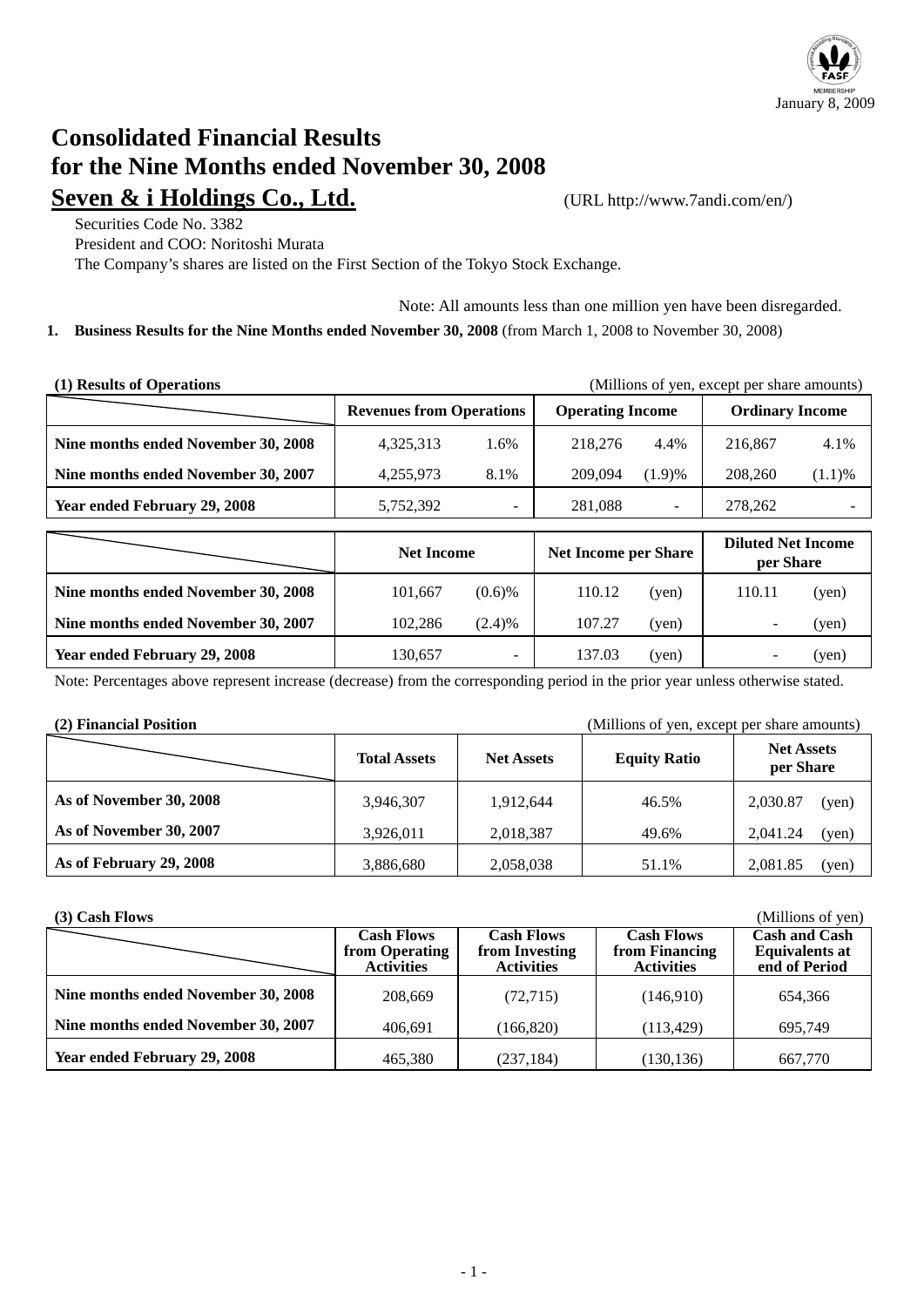| <b>Dividends</b>                         |                     |          | (yen)  |  |  |
|------------------------------------------|---------------------|----------|--------|--|--|
|                                          | Dividends per Share |          |        |  |  |
| <b>Record Date</b>                       | Interim             | Year-end | Annual |  |  |
| Year ended February 29, 2008             | 26.00               | 28.00    | 54.00  |  |  |
| Year ending February 28, 2009            | 27.00               |          |        |  |  |
| Year ending February 28, 2009 (forecast) |                     | 27.00    | 54.00  |  |  |

### **3. Forecast of Business Results for the Fiscal Year ending February 28, 2009 (from March 1, 2008 to February 28, 2009) [Reference]**

(Millions of yen, except per share amounts)

|                    | Revenues<br>from Operations | <b>Operating Income</b> | <b>Ordinary Income</b> | <b>Net Income</b> | <b>Net Income</b><br>per Share |
|--------------------|-----------------------------|-------------------------|------------------------|-------------------|--------------------------------|
| <b>Entire year</b> | 5,760,000                   | 294,000                 | 290,000                | 4.9%              | 151.64                         |
|                    | 0.1%                        | 4.6%                    | 4.2%                   | 137.000           | $(\text{ven})$                 |

Note: Percentages above represent increase from the corresponding period in the prior fiscal year.

### **4. Others**

- (1) Changes in significant subsidiaries during the period (changes in specified subsidiaries accompanying change in scope of consolidation): None
- (2) Adoption of Simplified Accounting Method: Yes
- (3) Changes in Accounting Policies: None

## **FORWARD LOOKING STATEMENTS**

 The forecast for the fiscal year ending February 28, 2009 is based on Seven & i Holdings' hypotheses, plans and estimates at the date of publication. It is possible that some uncertain factors will cause the Company's future performance to differ significantly from the contents of forecast.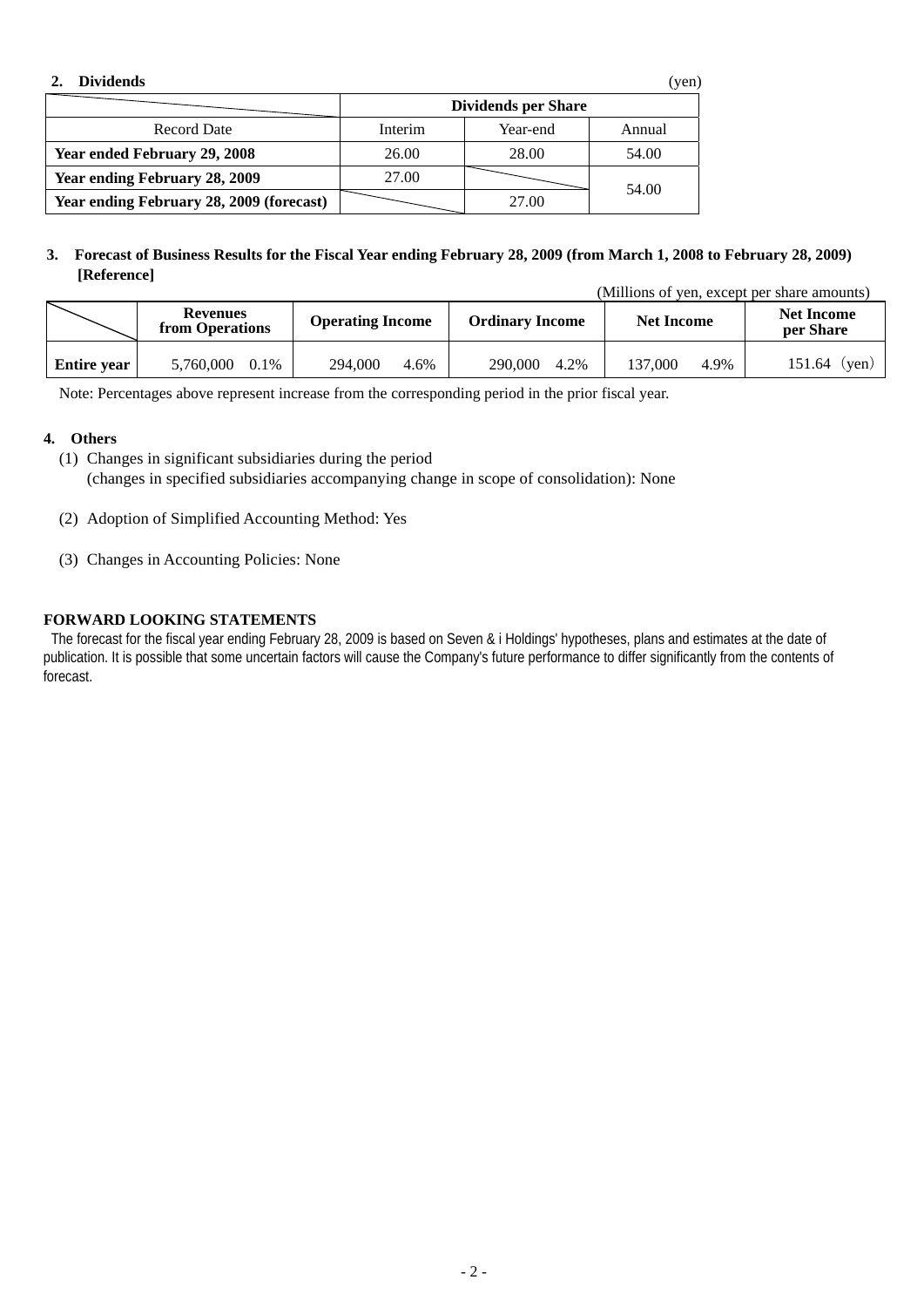<Reference>

Note: Percentages represent increase (decrease) from the corresponding period in the prior year.

## **1. Business Results for the Nine Months ended November 30, 2008**

| (Millions of yen) |
|-------------------|
|-------------------|

|                          | Nine months ended<br><b>November 30, 2007</b> |        | Nine months ended<br><b>November 30, 2008</b> |           |  |
|--------------------------|-----------------------------------------------|--------|-----------------------------------------------|-----------|--|
|                          | Amount                                        | YOY    | Amount                                        | YOY       |  |
| Revenues from operations | 4,255,973                                     | 8.1%   | 4,325,313                                     | 1.6%      |  |
| Operating income         | 209,094                                       | (1.9)% | 218,276                                       | 4.4%      |  |
| Ordinary income          | 208,260                                       | (1.1)% | 216,867                                       | 4.1%      |  |
| Net income               | 102,286                                       | (2.4)% | 101,667                                       | $(0.6)$ % |  |

### **2. Segment Information**

# **Revenues from operations by business segment** (Millions of yen)

|                              | Nine months ended<br><b>November 30, 2007</b> |        | Nine months ended<br><b>November 30, 2008</b> |           |  |
|------------------------------|-----------------------------------------------|--------|-----------------------------------------------|-----------|--|
|                              | Amount                                        | YOY    | Amount                                        | YOY       |  |
| Convenience store operations | 1,818,243                                     | 6.1%   | 1,841,201                                     | 1.3%      |  |
| Superstore operations        | 1,529,969                                     | 14.0%  | 1,583,938                                     | 3.5%      |  |
| Department store operations  | 743,231                                       | 3.5%   | 731,394                                       | $(1.6)\%$ |  |
| Food services                | 85,918                                        | (6.6)% | 78,726                                        | (8.4)%    |  |
| Financial services           | 88,202                                        | 18.3%  | 94,263                                        | 6.9%      |  |
| Others                       | 25,122                                        | 10.9%  | 25,767                                        | 2.6%      |  |
| Total before eliminations    | 4,290,688                                     | 8.3%   | 4,355,291                                     | 1.5%      |  |
| Eliminations / corporate     | (34, 714)                                     | ٠      | (29, 977)                                     |           |  |
| Consolidated total           | 4,255,973                                     | 8.1%   | 4,325,313                                     | 1.6%      |  |

### **Operating income (loss) by business segment** (Millions of yen)

|                              | Nine months ended<br><b>November 30, 2007</b> |                          | Nine months ended<br><b>November 30, 2008</b> |            |  |
|------------------------------|-----------------------------------------------|--------------------------|-----------------------------------------------|------------|--|
|                              | Amount                                        | YOY                      | Amount                                        | YOY        |  |
| Convenience store operations | 158,769                                       | (4.1)%                   | 167,271                                       | 5.4%       |  |
| Superstore operations        | 22,161                                        | 42.1%                    | 19,941                                        | $(10.0)\%$ |  |
| Department store operations  | 13,353                                        | (8.8)%                   | 9,680                                         | $(27.5)\%$ |  |
| Food services                | (3,230)                                       |                          | (1,963)                                       |            |  |
| Financial services           | 15,572                                        | $(15.3)\%$               | 21,107                                        | 35.5%      |  |
| Others                       | 1,673                                         | 235.5%                   | 1,638                                         | (2.1)%     |  |
| Total before eliminations    | 208,300                                       | $(3.2)\%$                | 217,676                                       | 4.5%       |  |
| Eliminations / corporate     | 793                                           | $\overline{\phantom{a}}$ | 599                                           |            |  |
| Consolidated total           | 209,094                                       | (1.9)%                   | 218,276                                       | 4.4%       |  |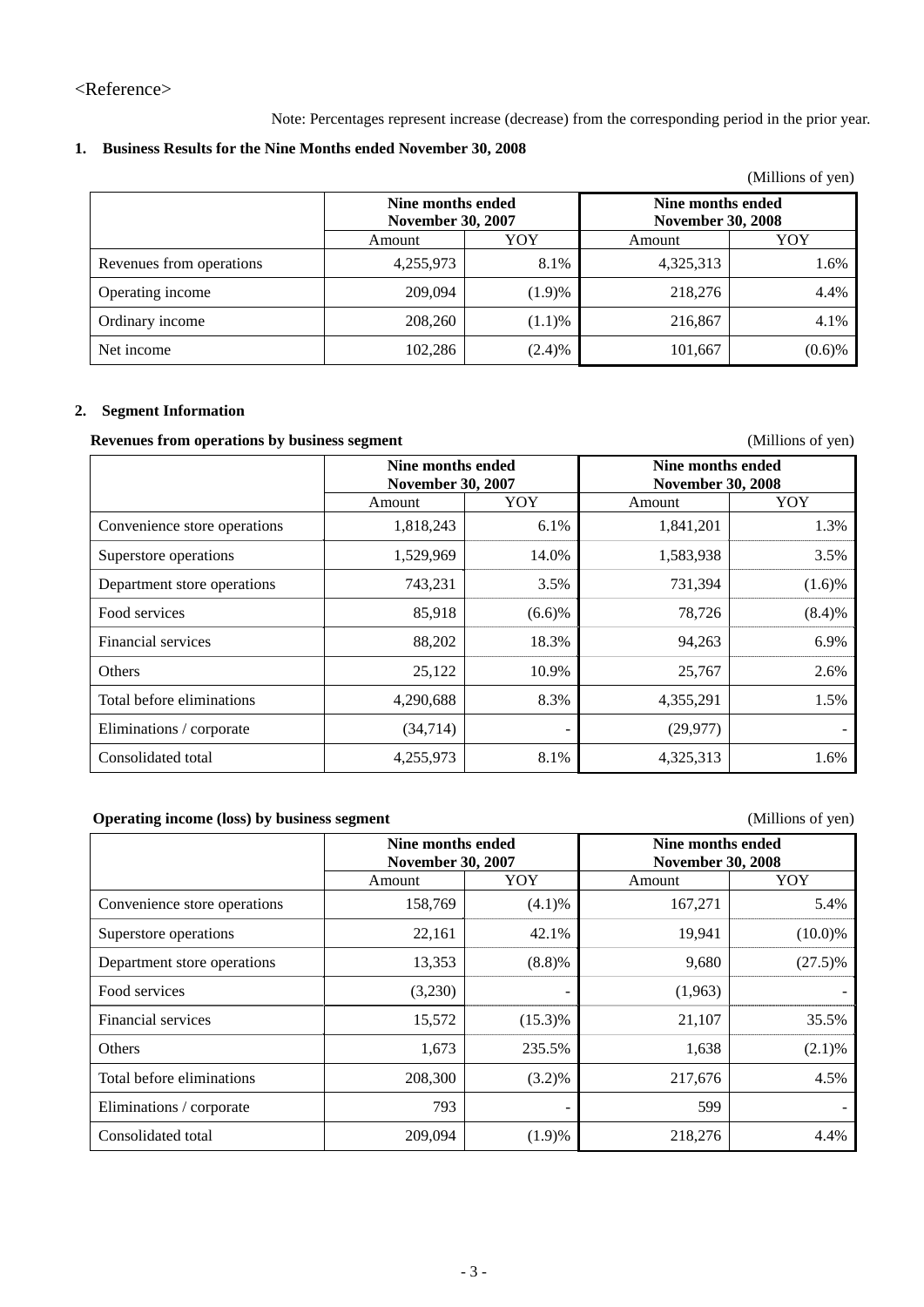# CONDENSED CONSOLIDATED BALANCE SHEETS

|                                                |              |              |            |        | (Millions of yen) |
|------------------------------------------------|--------------|--------------|------------|--------|-------------------|
|                                                | November 30, | November 30, | Increase   |        | February 29,      |
|                                                | 2007         | 2008         | (Decrease) |        | 2008              |
|                                                | Amount       | Amount       | Amount     | $\%$   | Amount            |
| <b>ASSETS</b>                                  |              |              |            |        |                   |
| <b>Current assets</b>                          | 1,372,601    | 1,507,858    | 135,256    | 9.9    | 1,354,417         |
| Cash and bank deposits                         | 725,580      | 596,961      | (128, 619) | (17.7) | 649,167           |
| Notes and accounts receivable, trade           | 164,206      | 165,359      | 1,152      | 0.7    | 128,852           |
| Trade accounts receivable - financial services | 76,717       | 82,551       | 5,833      | 7.6    | 75,741            |
| Marketable securities                          |              | 112,724      | 112,724    |        | 94,524            |
| Inventories                                    | 187,498      | 187,114      | (384)      | (0.2)  | 169,026           |
| Deferred income taxes                          | 32,035       | 33,842       | 1,806      | 5.6    | 35,730            |
| Other                                          | 189,640      | 332,970      | 143,329    | 75.6   | 204,362           |
| Allowance for doubtful accounts                | (3,078)      | (3,665)      | (587)      |        | (2,987)           |
| <b>Non-current assets</b>                      | 2,553,070    | 2,438,235    | (114, 835) | (4.5)  | 2,531,954         |
| Property and equipment                         | 1,335,812    | 1,284,505    | (51,306)   | (3.8)  | 1,337,142         |
| Buildings and structures                       | 556,903      | 536,703      | (20,200)   | (3.6)  | 548,784           |
| Furniture, fixtures and equipment              | 173,726      | 159,297      | (14, 429)  | (8.3)  | 173,772           |
| Vehicles                                       | 147          | 142          | (4)        | (3.3)  | 145               |
| Land                                           | 562,045      | 545,003      | (17,042)   | (3.0)  | 561,204           |
| Construction in progress                       | 42,989       | 43,359       | 369        | 0.9    | 53,234            |
| <b>Intangible assets</b>                       | 472,890      | 437,344      | (35,546)   | (7.5)  | 465,847           |
| <b>Investments and other assets</b>            | 744,367      | 716,385      | (27,982)   | (3.8)  | 728,964           |
| Investments in securities                      | 183,420      | 165,696      | (17, 724)  | (9.7)  | 160,094           |
| Long-term leasehold deposits                   | 462,071      | 448,140      | (13,930)   | (3.0)  | 460,951           |
| Deferred income taxes                          | 19,040       | 21,319       | 2,279      | 12.0   | 28,114            |
| Other                                          | 88,383       | 90,146       | 1,762      | 2.0    | 88,380            |
| Allowance for doubtful accounts                | (8,548)      | (8,918)      | (369)      |        | (8,575)           |
| <b>Deferred assets</b>                         | 339          | 213          | (126)      | (37.1) | 308               |
| New organization costs                         | 339          | 213          | (126)      | (37.1) | 308               |
| <b>TOTAL ASSETS</b>                            | 3,926,011    | 3,946,307    | 20,295     | 0.5    | 3,886,680         |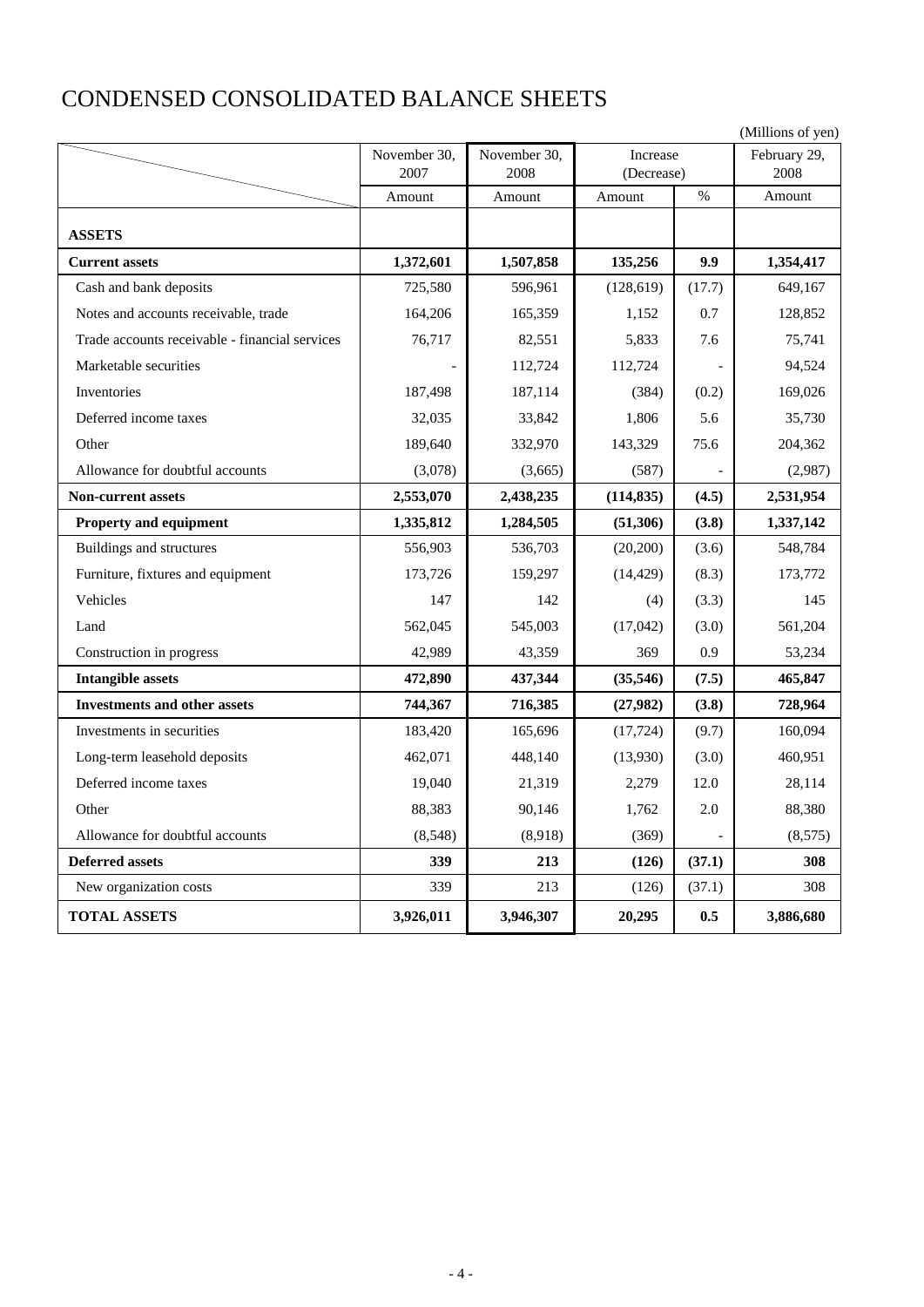(Millions of yen) **LIABILITIES Current liabilities** 1,171,343 1,401,793 230,450 19.7 1,177,493 Notes and accounts payable, trade 378,791 381,868 3,076 0.8 321,402 Short-term loans 165,879 141,300 (24,579) (14.8) 149,861 Current portion of long-term loans 66,217 151,535 85,318 128.8 120,419 Current portion of bonds 16,217 66,092 65,375 - 16,217 Income taxes payable 33,888 32,585 (1,303) (3.8) 44,773 Deposits received 86,052 140,425 54,372 63.2 87,205 Other 2011 11.0 139,794 487,986 48,191 11.0 437,614 **Non-current liabilities** 1 **736,281 631,869** (104,411) (14.2) 651,147 Bonds 146,577 180,447 33,869 23.1 131,077 Long-term loans 190,210 267,529 (122,681) (31.4) 321,336 Commercial paper 14,111 19,660 5,548 39.3 11,777 Deferred income taxes 58,612 46,411 (12,201) (20.8) 62,017 Allowance for accrued pension and severance costs Allowance for retirement benefits to directors and corporate auditors Deposits received from tenants and franchised stores Other 57,255 50,510 (6,745) (11.8) 55,023 **TOTAL LIABILITIES** 1,907,624 2,033,662 126,038 6.6 1,828,641 **NET ASSETS Shareholders' equity 1,951,496 1,872,452 (79,043) (4.1) 1,979,848** Common stock 50,000 50,000 50,000 - 50,000 50,000 Capital surplus 731,621 576,187 576,074 (190,112) (24.8) 731,621 Retained earnings 1,176,679 1,255,640 78,961 6.7 1,205,042 Treasury stock, at cost  $(41,370)$   $(9,262)$   $32,107$  - (6,815) **Accumulated gains (losses) from valuation and translation adjustments** Unrealized gains (losses) on available-for-sale securities, net of taxes Unrealized gains (losses) on hedging derivatives, net of taxes Foreign currency translation adjustments 4,738 (31,833) (36,572) - 1,961 **Subscriptions to shares**  2005 - 395  $\vert$  395  $\vert$  395  $\vert$  395  $\vert$  395  $\vert$  395  $\vert$  395  $\vert$  395  $\vert$  395  $\vert$  395  $\vert$  395  $\vert$  395  $\vert$  395  $\vert$  395  $\vert$  395  $\vert$  395  $\vert$  395  $\vert$  395  $\vert$  395  $\vert$  395  $\vert$  395  $\vert$ **Minority interests in consolidated subsidiaries 72,086 77,425 5,339 7.4 73,020 TOTAL NET ASSETS** 2,018,387 1,912,644 (105,743) (5.2) 2,058,038 **TOTAL LIABILITIES AND NET ASSETS | 3,926,011 | 3,946,307 | 20,295 | 0.5 | 3,886,680**  $(431)$   $(527)$   $(95)$  - (676) **(5,195) 5,170 (32,434) -**  $(9,502)$   $(5,268)$   $4,233$   $3,885$ 61,279 60,323 3,507 November 30, 2008 Amount 3,479 Amount 3,999 3,479 (519) (13.0) 4,032 **(37,629)** (1.6) 4,233  $(955)$   $(1.6)$  61,534  $(726)$   $(17.2)$  4,347 % Increase (Decrease) Amount 4,233 February 29, 2008 Amount November 30, 2007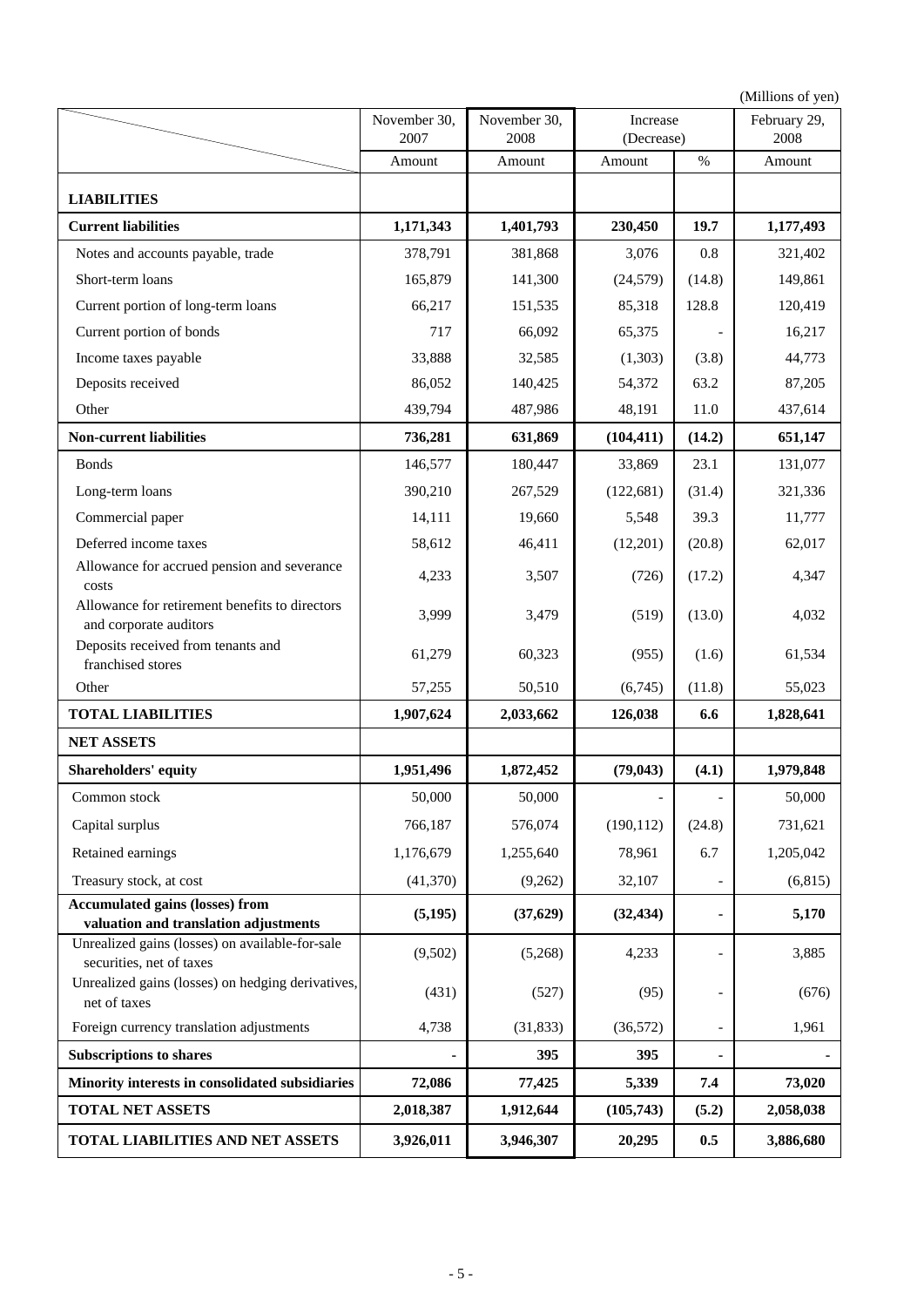# CONDENSED CONSOLIDATED STATEMENTS OF INCOME

|                                                                  |           |                                     |            |        | (Millions of yen) |
|------------------------------------------------------------------|-----------|-------------------------------------|------------|--------|-------------------|
|                                                                  |           | Nine months ended Nine months ended | Increase   |        | Fiscal year ended |
|                                                                  |           | November 30, 2007 November 30, 2008 | (Decrease) |        | February 29, 2008 |
|                                                                  | Amount    | Amount                              | Amount     | $\%$   | Amount            |
| <b>Revenues from operations</b>                                  | 4,255,973 | 4,325,313                           | 69,340     | 1.6    | 5,752,392         |
| Net sales                                                        | 3,857,274 | 3,904,708                           | 47,434     | 1.2    | 5,223,832         |
| Cost of sales                                                    | 2,843,431 | 2,916,541                           | 73,110     | 2.6    | 3,863,847         |
| <b>Gross profit on sales</b>                                     | 1,013,842 | 988,167                             | (25, 675)  | (2.5)  | 1,359,984         |
| Other operating revenues                                         | 398,699   | 420,604                             | 21,905     | 5.5    | 528,560           |
| <b>Gross profit from operations</b>                              | 1,412,542 | 1,408,772                           | (3,769)    | (0.3)  | 1,888,545         |
| Selling, general and administrative expenses                     | 1,203,448 | 1,190,495                           | (12, 952)  | (1.1)  | 1,607,457         |
| <b>Operating income</b>                                          | 209,094   | 218,276                             | 9,182      | 4.4    | 281,088           |
| Non-operating income and expenses                                |           |                                     |            |        |                   |
| Non-operating income                                             | 11,318    | 9,062                               | (2,256)    | (19.9) | 13,371            |
| Non-operating expenses                                           | 12,152    | 10,471                              | (1,680)    | (13.8) | 16,196            |
| <b>Ordinary income</b>                                           | 208,260   | 216,867                             | 8,606      | 4.1    | 278,262           |
| Special gains and losses                                         |           |                                     |            |        |                   |
| Special gains                                                    | 15,149    | 3,088                               | (12,060)   | (79.6) | 22,352            |
| Special losses                                                   | 26,982    | 21,833                              | (5, 149)   | (19.1) | 73,173            |
| Income before income taxes and                                   | 196,426   | 198,122                             | 1,695      | 0.9    | 227,441           |
| minority interests                                               |           |                                     |            |        |                   |
| Income taxes - current                                           | 90,669    | 90,260                              | (408)      | (0.5)  | 109,461           |
| Income taxes - deferred                                          | (2,765)   | (1,281)                             | 1,484      |        | (21, 222)         |
| Minority interests in net income of<br>consolidated subsidiaries | 6,236     | 7,475                               | 1,238      | 19.9   | 8,545             |
| Net income                                                       | 102,286   | 101,667                             | (618)      | (0.6)  | 130,657           |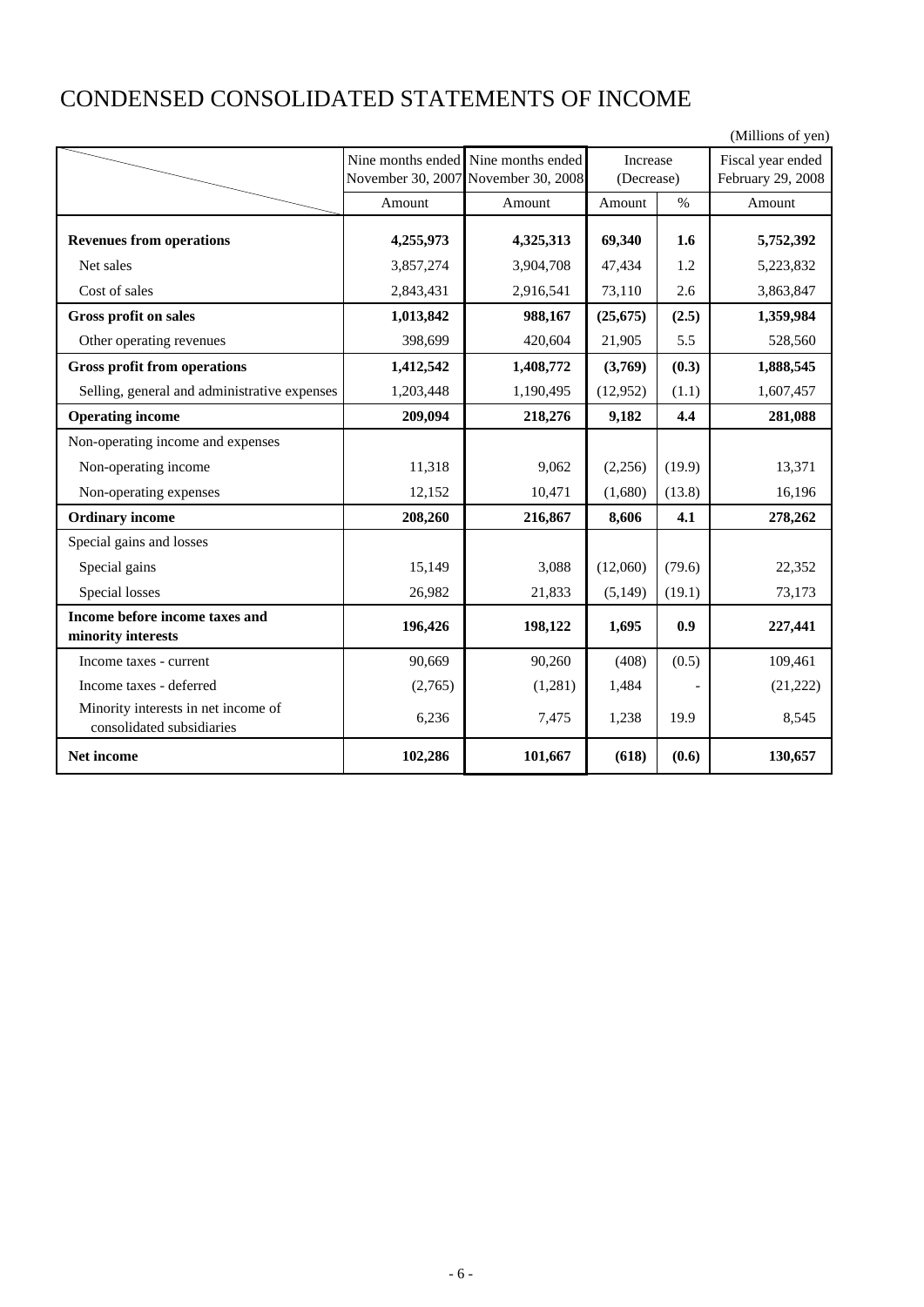# CONSOLIDATED STATEMENTS OF CHANGES IN NET ASSETS

**Nine months ended November 30, 2007 (from March 1, 2007 to November 30, 2007)** (Millions of yen)

|                                                                                                    | <b>Shareholders' equity</b> |                 |                      |                            |                                         |  |  |  |
|----------------------------------------------------------------------------------------------------|-----------------------------|-----------------|----------------------|----------------------------|-----------------------------------------|--|--|--|
|                                                                                                    | Common stock                | Capital surplus | Retained<br>earnings | Treasury stock,<br>at cost | <b>Total</b><br>shareholders'<br>equity |  |  |  |
| <b>Balance at February 28, 2007</b>                                                                | 50,000                      | 766,185         | 1,124,892            | (41,309)                   | 1,899,768                               |  |  |  |
| Increase (decrease) during the<br>period                                                           |                             |                 |                      |                            |                                         |  |  |  |
| Cash dividends                                                                                     |                             |                 | (50, 536)            |                            | (50, 536)                               |  |  |  |
| Net income                                                                                         |                             |                 | 102,286              |                            | 102,286                                 |  |  |  |
| Purchase of treasury stock                                                                         |                             |                 |                      | (63)                       | (63)                                    |  |  |  |
| Sales of treasury stock                                                                            |                             |                 |                      | 3                          | 5                                       |  |  |  |
| Increase (decrease) resulting from<br>adoption of U.S. GAAP by U.S.<br>subsidiaries                |                             |                 | 36                   |                            | 36                                      |  |  |  |
| Other                                                                                              |                             |                 |                      | (1)                        | (1)                                     |  |  |  |
| Increase (decrease) of items<br>during the period except those<br>included in shareholders' equity |                             |                 |                      |                            |                                         |  |  |  |
| Net increase (decrease) during the<br>period                                                       |                             | 1               | 51,786               | (61)                       | 51,727                                  |  |  |  |
| <b>Balance at November 30, 2007</b>                                                                | 50,000                      | 766,187         | 1,176,679            | (41,370)                   | 1,951,496                               |  |  |  |

|                                                                                                    |                                                                                          | Accumulated gains (losses) from valuation and                              |                                                   |                                                                                                      |                                                                 |                                   |
|----------------------------------------------------------------------------------------------------|------------------------------------------------------------------------------------------|----------------------------------------------------------------------------|---------------------------------------------------|------------------------------------------------------------------------------------------------------|-----------------------------------------------------------------|-----------------------------------|
|                                                                                                    |                                                                                          |                                                                            | translation adjustments                           |                                                                                                      |                                                                 |                                   |
|                                                                                                    | Unrealized<br>gains (losses)<br>on available-<br>for-sale<br>securities, net<br>of taxes | Unrealized<br>gains (losses)<br>on hedging<br>derivatives.<br>net of taxes | Foreign<br>currency<br>translation<br>adjustments | <b>Total</b><br>accumulated<br>gains (losses)<br>from<br>valuation and<br>translation<br>adjustments | <b>Minority</b><br>interests in<br>consolidated<br>subsidiaries | <b>TOTAL NET</b><br><b>ASSETS</b> |
| <b>Balance at February 28, 2007</b>                                                                | (2,100)                                                                                  | (370)                                                                      | 9,500                                             | 7,029                                                                                                | 62,350                                                          | 1,969,149                         |
| Increase (decrease) during the<br>period                                                           |                                                                                          |                                                                            |                                                   |                                                                                                      |                                                                 |                                   |
| Cash dividends                                                                                     |                                                                                          |                                                                            |                                                   |                                                                                                      |                                                                 | (50, 536)                         |
| Net income                                                                                         |                                                                                          |                                                                            |                                                   |                                                                                                      |                                                                 | 102,286                           |
| Purchase of treasury stock                                                                         |                                                                                          |                                                                            |                                                   |                                                                                                      |                                                                 | (63)                              |
| Sales of treasury stock                                                                            |                                                                                          |                                                                            |                                                   |                                                                                                      |                                                                 | 5                                 |
| Increase (decrease) resulting from<br>adoption of U.S. GAAP by U.S.<br>subsidiaries                |                                                                                          |                                                                            |                                                   |                                                                                                      |                                                                 | 36                                |
| Other                                                                                              |                                                                                          |                                                                            |                                                   |                                                                                                      |                                                                 | (1)                               |
| Increase (decrease) of items<br>during the period except those<br>included in shareholders' equity | (7,402)                                                                                  | (60)                                                                       | (4,761)                                           | (12, 224)                                                                                            | 9,735                                                           | (2,489)                           |
| Net increase (decrease) during the<br>period                                                       | (7, 402)                                                                                 | (60)                                                                       | (4,761)                                           | (12, 224)                                                                                            | 9,735                                                           | 49,238                            |
| <b>Balance at November 30, 2007</b>                                                                | (9,502)                                                                                  | (431)                                                                      | 4,738                                             | (5, 195)                                                                                             | 72,086                                                          | 2,018,387                         |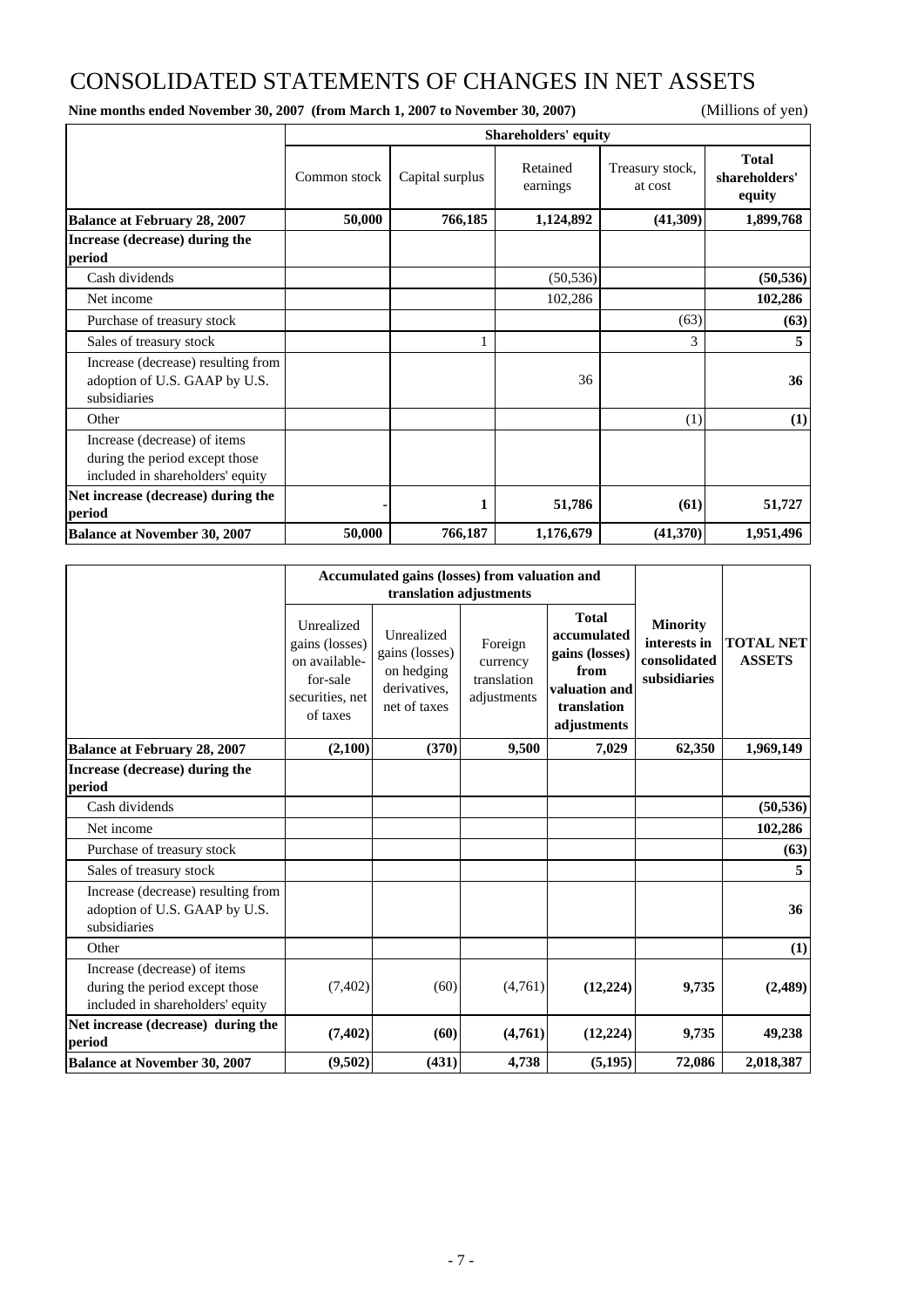**Nine months ended November 30, 2008 (from March 1, 2008 to November 30, 2008)** (Millions of yen)

|                                                                                                    |              |                 | <b>Shareholders' equity</b> |                            |                                         |
|----------------------------------------------------------------------------------------------------|--------------|-----------------|-----------------------------|----------------------------|-----------------------------------------|
|                                                                                                    | Common stock | Capital surplus | Retained earnings           | Treasury stock,<br>at cost | <b>Total</b><br>shareholders'<br>equity |
| <b>Balance at February 29, 2008</b>                                                                | 50,000       | 731,621         | 1,205,042                   | (6, 815)                   | 1,979,848                               |
| Increase (decrease) during the                                                                     |              |                 |                             |                            |                                         |
| period                                                                                             |              |                 |                             |                            |                                         |
| Cash dividends                                                                                     |              |                 | (51,091)                    |                            | (51,091)                                |
| Net income                                                                                         |              |                 | 101,667                     |                            | 101,667                                 |
| Purchase of treasury stock                                                                         |              |                 |                             | (158,002)                  | (158,002)                               |
| Sales of treasury stock                                                                            |              | (0)             |                             | 34                         | 34                                      |
| Cancellation of treasury stock                                                                     |              | (155, 546)      |                             | 155,546                    |                                         |
| Increase (decrease) resulting<br>from adoption of U.S. GAAP<br>by U.S. subsidiaries                |              |                 | 22                          |                            | 22                                      |
| Other                                                                                              |              |                 |                             | (25)                       | (25)                                    |
| Increase (decrease) of items<br>during the period except those<br>included in shareholders' equity |              |                 |                             |                            |                                         |
| Net increase (decrease) during the<br>period                                                       |              | (155, 547)      | 50,598                      | (2, 447)                   | (107, 395)                              |
| <b>Balance at November 30, 2008</b>                                                                | 50,000       | 576,074         | 1,255,640                   | (9,262)                    | 1,872,452                               |

|                                                                                                    | <b>Accumulated gains (losses) from valuation</b>                                         |                                                                            |                                                   |                                                                                                      |                                   |                                                                 |                                   |
|----------------------------------------------------------------------------------------------------|------------------------------------------------------------------------------------------|----------------------------------------------------------------------------|---------------------------------------------------|------------------------------------------------------------------------------------------------------|-----------------------------------|-----------------------------------------------------------------|-----------------------------------|
|                                                                                                    |                                                                                          | and translation adjustments                                                |                                                   |                                                                                                      |                                   |                                                                 |                                   |
|                                                                                                    | Unrealized<br>gains (losses)<br>on available-<br>for-sale<br>securities, net<br>of taxes | Unrealized<br>gains (losses)<br>on hedging<br>derivatives,<br>net of taxes | Foreign<br>currency<br>translation<br>adjustments | <b>Total</b><br>accumulated<br>gains (losses)<br>from<br>valuation and<br>translation<br>adjustments | <b>Subscriptions</b><br>to shares | <b>Minority</b><br>interests in<br>consolidated<br>subsidiaries | <b>TOTAL NET</b><br><b>ASSETS</b> |
| <b>Balance at February 29, 2008</b>                                                                | 3,885                                                                                    | (676)                                                                      | 1,961                                             | 5,170                                                                                                |                                   | 73,020                                                          | 2,058,038                         |
| Increase (decrease) during the<br>period                                                           |                                                                                          |                                                                            |                                                   |                                                                                                      |                                   |                                                                 |                                   |
| Cash dividends                                                                                     |                                                                                          |                                                                            |                                                   |                                                                                                      |                                   |                                                                 | (51,091)                          |
| Net income                                                                                         |                                                                                          |                                                                            |                                                   |                                                                                                      |                                   |                                                                 | 101,667                           |
| Purchase of treasury stock                                                                         |                                                                                          |                                                                            |                                                   |                                                                                                      |                                   |                                                                 | (158,002)                         |
| Sales of treasury stock                                                                            |                                                                                          |                                                                            |                                                   |                                                                                                      |                                   |                                                                 | 34                                |
| Cancellation of treasury stock                                                                     |                                                                                          |                                                                            |                                                   |                                                                                                      |                                   |                                                                 |                                   |
| Increase (decrease) resulting<br>from adoption of U.S. GAAP<br>by U.S. subsidiaries                |                                                                                          |                                                                            |                                                   |                                                                                                      |                                   |                                                                 | 22                                |
| Other                                                                                              |                                                                                          |                                                                            |                                                   |                                                                                                      |                                   |                                                                 | (25)                              |
| Increase (decrease) of items<br>during the period except those<br>included in shareholders' equity | (9, 154)                                                                                 | 149                                                                        | (33,795)                                          | (42,799)                                                                                             | 395                               | 4,404                                                           | (37,999)                          |
| Net increase (decrease) during the<br>period                                                       | (9, 154)                                                                                 | 149                                                                        | (33,795)                                          | (42,799)                                                                                             | 395                               | 4,404                                                           | (145,394)                         |
| <b>Balance at November 30, 2008</b>                                                                | (5,268)                                                                                  | (527)                                                                      | (31, 833)                                         | (37, 629)                                                                                            | 395                               | 77,425                                                          | 1,912,644                         |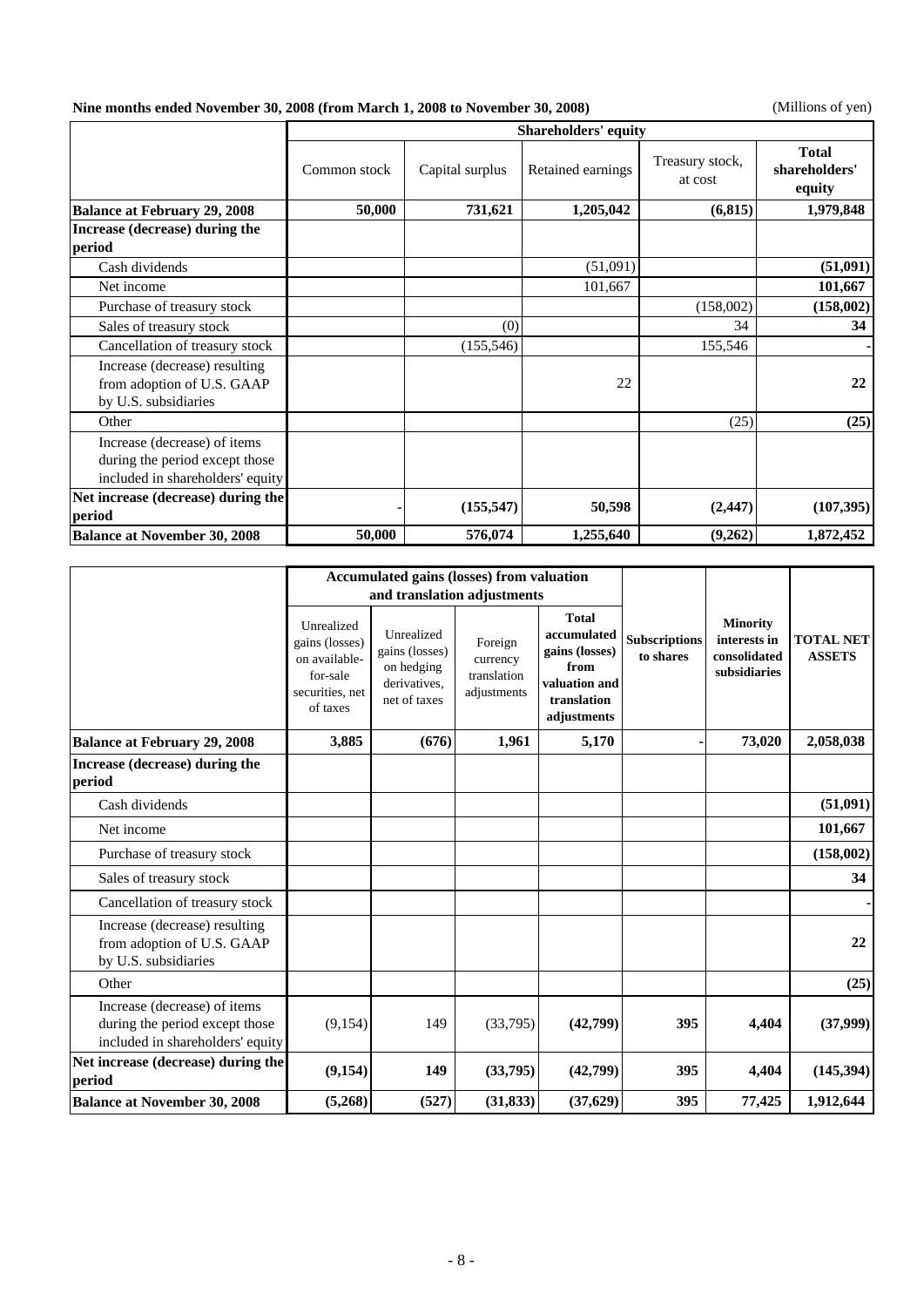## **Fiscal year ended February 29, 2008 (from March 1, 2007 to February 29, 2008)** (Millions of yen)

|                                                                                               | <b>Shareholders' equity</b> |                 |                   |                            |                                         |  |  |  |  |
|-----------------------------------------------------------------------------------------------|-----------------------------|-----------------|-------------------|----------------------------|-----------------------------------------|--|--|--|--|
|                                                                                               | Common stock                | Capital surplus | Retained earnings | Treasury stock,<br>at cost | <b>Total</b><br>shareholders'<br>equity |  |  |  |  |
| <b>Balance at February 28, 2007</b>                                                           | 50,000                      | 766,185         | 1,124,892         | (41,309)                   | 1,899,768                               |  |  |  |  |
| Increase (decrease) for the year                                                              |                             |                 |                   |                            |                                         |  |  |  |  |
| Cash dividends                                                                                |                             |                 | (50, 536)         |                            | (50, 536)                               |  |  |  |  |
| Net income                                                                                    |                             |                 | 130,657           |                            | 130,657                                 |  |  |  |  |
| Purchase of treasury stock                                                                    |                             |                 |                   | (76)                       | (76)                                    |  |  |  |  |
| Sales of treasury stock                                                                       |                             | $\overline{c}$  |                   | 5                          | 8                                       |  |  |  |  |
| Cancellation of treasury stock                                                                |                             | (34, 565)       |                   | 34,565                     |                                         |  |  |  |  |
| Increase (decrease) resulting from<br>adoption of U.S. GAAP by U.S.<br>subsidiaries           |                             |                 | 27                |                            | 27                                      |  |  |  |  |
| Other                                                                                         |                             |                 |                   | (1)                        | (1)                                     |  |  |  |  |
| Increase (decrease) of items for the<br>year except those included in<br>shareholders' equity |                             |                 |                   |                            |                                         |  |  |  |  |
| Net increase (decrease) for the year                                                          |                             | (34, 563)       | 80,149            | 34,493                     | 80,079                                  |  |  |  |  |
| <b>Balance at February 29, 2008</b>                                                           | 50,000                      | 731,621         | 1,205,042         | (6, 815)                   | 1,979,848                               |  |  |  |  |

|                                                                                               |                                                                                          | <b>Accumulated gains (losses) from valuation</b>                           |                                                                                  |                                                                                                      |                                                                 |                                   |
|-----------------------------------------------------------------------------------------------|------------------------------------------------------------------------------------------|----------------------------------------------------------------------------|----------------------------------------------------------------------------------|------------------------------------------------------------------------------------------------------|-----------------------------------------------------------------|-----------------------------------|
|                                                                                               | Unrealized<br>gains (losses)<br>on available-<br>for-sale<br>securities, net<br>of taxes | Unrealized<br>gains (losses)<br>on hedging<br>derivatives.<br>net of taxes | and translation adjustments<br>Foreign<br>currency<br>translation<br>adjustments | <b>Total</b><br>accumulated<br>gains (losses)<br>from<br>valuation and<br>translation<br>adjustments | <b>Minority</b><br>interests in<br>consolidated<br>subsidiaries | <b>TOTAL NET</b><br><b>ASSETS</b> |
| <b>Balance at February 28, 2007</b>                                                           | (2,100)                                                                                  | (370)                                                                      | 9,500                                                                            | 7,029                                                                                                | 62,350                                                          | 1,969,149                         |
| Increase (decrease) for the year                                                              |                                                                                          |                                                                            |                                                                                  |                                                                                                      |                                                                 |                                   |
| Cash dividends                                                                                |                                                                                          |                                                                            |                                                                                  |                                                                                                      |                                                                 | (50, 536)                         |
| Net income                                                                                    |                                                                                          |                                                                            |                                                                                  |                                                                                                      |                                                                 | 130,657                           |
| Purchase of treasury stock                                                                    |                                                                                          |                                                                            |                                                                                  |                                                                                                      |                                                                 | (76)                              |
| Sales of treasury stock                                                                       |                                                                                          |                                                                            |                                                                                  |                                                                                                      |                                                                 | 8                                 |
| Cancellation of treasury stock                                                                |                                                                                          |                                                                            |                                                                                  |                                                                                                      |                                                                 |                                   |
| Increase (decrease) resulting from<br>adoption of U.S. GAAP by U.S.<br>subsidiaries           |                                                                                          |                                                                            |                                                                                  |                                                                                                      |                                                                 | 27                                |
| Other                                                                                         |                                                                                          |                                                                            |                                                                                  |                                                                                                      |                                                                 | (1)                               |
| Increase (decrease) of items for the<br>year except those included in<br>shareholders' equity | 5,985                                                                                    | (305)                                                                      | (7,538)                                                                          | (1, 859)                                                                                             | 10,669                                                          | 8,810                             |
| Net increase (decrease) for the year                                                          | 5,985                                                                                    | (305)                                                                      | (7,538)                                                                          | (1, 859)                                                                                             | 10,669                                                          | 88,889                            |
| <b>Balance at February 29, 2008</b>                                                           | 3,885                                                                                    | (676)                                                                      | 1,961                                                                            | 5,170                                                                                                | 73,020                                                          | 2,058,038                         |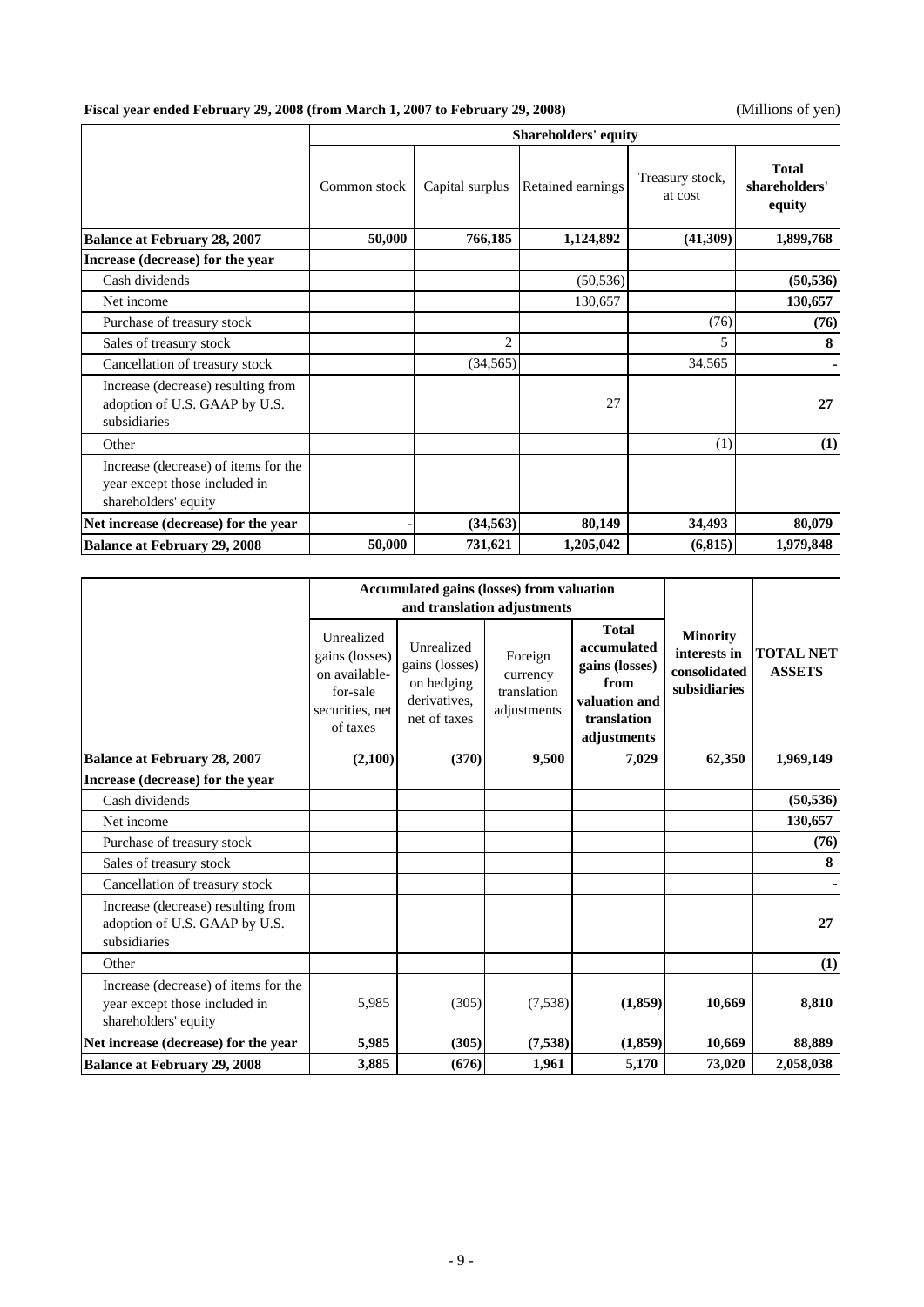# CONDENSED CONSOLIDATED STATEMENTS OF CASH FLOWS

|                                                                                                                      |                     |                       | (Millions of yen)    |
|----------------------------------------------------------------------------------------------------------------------|---------------------|-----------------------|----------------------|
|                                                                                                                      | Nine months ended   | Nine months ended     | Fiscal year ended    |
|                                                                                                                      | November 30, 2007   | November 30, 2008     | February 29, 2008    |
| Cash flows from operating activities:                                                                                |                     |                       |                      |
| Income before income taxes and minority interests                                                                    | 196,426             | 198,122               | 227,441              |
| Depreciation and amortization                                                                                        | 106,877             | 105,726               | 143,642              |
| Equity in earnings of affiliates                                                                                     | (1,028)             | (239)                 | (1,072)              |
| Increase in notes and accounts receivable, trade                                                                     | (35,630)            | (37, 858)             | (333)                |
| Increase in trade accounts receivable - financial services                                                           | (4, 143)            | (6,809)               | (3,167)              |
| (Increase) decrease in inventories                                                                                   | (16,599)            | (21,602)              | 1,463                |
| Increase in notes and accounts payable, trade                                                                        | 62,499              | 64,751                | 5,191                |
| Net (increase) decrease in call loan in banking business                                                             | 129,400             | (16,600)              | 107,800              |
| Other                                                                                                                | 72,379              | 29,458                | 95,424               |
| Sub-total                                                                                                            | 510,181             | 314,948               | 576,391              |
| Interest and dividends received                                                                                      | 4,065               | 3,725                 | 4,474                |
| Interest paid                                                                                                        | (9,245)             | (7,084)               | (11, 576)            |
| Income taxes paid                                                                                                    | (98, 310)           | (102,920)             | (103,909)            |
| Net cash provided by operating activities                                                                            | 406,691             | 208,669               | 465,380              |
| Cash flows from investing activities:                                                                                |                     |                       |                      |
| Acquisition of property and equipment                                                                                | (128, 369)          | (110, 218)            | (177, 357)           |
| Proceeds from sales of property and equipment                                                                        | 16,593              | 24,827                | 20,213               |
| Acquisition of intangible assets                                                                                     | (14, 402)           | (9,774)               | (16, 842)            |
| Payment for purchase of investments in securities                                                                    | (341, 349)          | (211,769)             | (454, 543)           |
| Proceeds from sales and maturity of investments in securities                                                        | 312,904             | 211,448               | 449,104              |
| Acquisition of investments in newly consolidated subsidiary                                                          | (7,108)             |                       | (7,108)              |
| Proceeds from acquisition of investments in newly                                                                    |                     |                       |                      |
| consolidated subsidiaries                                                                                            | 2,360               |                       | 2,360                |
| Payment for long-term leasehold deposits and advances                                                                | (23, 134)           | (17,295)              | (29, 757)            |
| for store construction                                                                                               |                     |                       |                      |
| Refund of long-term leasehold deposits                                                                               | 23,583              | 25,349                | 30,924               |
| Other                                                                                                                | (7, 899)            | 14,718                | (54, 178)            |
| Net cash used in investing activities<br><b>Cash flows from financing activities:</b>                                | (166, 820)          | (72, 715)             | (237, 184)           |
| Net decrease in short-term loans                                                                                     | (31, 926)           | (8,560)               | (39, 231)            |
| Proceeds from long-term loans                                                                                        | 56,000              | 23,400                | 65,869               |
|                                                                                                                      |                     |                       |                      |
| Repayment of long-term loans<br>Proceeds from commercial paper                                                       | (43,220)<br>538,263 | (45,213)<br>549,015   | (67, 354)<br>715,519 |
|                                                                                                                      |                     |                       |                      |
| Payment for redemption of commercial paper<br>Proceeds from issuance of bonds                                        | (558, 186)          | (552, 662)<br>99,616  | (725,063)            |
|                                                                                                                      |                     |                       |                      |
| Payment for redemption of bonds                                                                                      | (30, 390)           | (717)                 | (30, 390)            |
| Dividends paid                                                                                                       | (50,069)            | (50, 701)             | (50, 498)            |
| Purchase of treasury stock                                                                                           |                     | (158, 106)            |                      |
| Other                                                                                                                | 6,101               | (2,979)               | 1,013                |
| Net cash used in financing activities                                                                                | (113, 429)          | (146,910)             | (130, 136)           |
| Effect of exchange rate changes on cash and cash equivalents<br>Net (decrease) increase in cash and cash equivalents | (825)<br>125,615    | (2, 448)<br>(13, 404) | (422)<br>97,636      |
| Cash and cash equivalents at beginning of period                                                                     | 570,133             | 667,770               | 570,133              |
| Cash and cash equivalents at end of period                                                                           | 695,749             | 654,366               | 667,770              |
|                                                                                                                      |                     |                       |                      |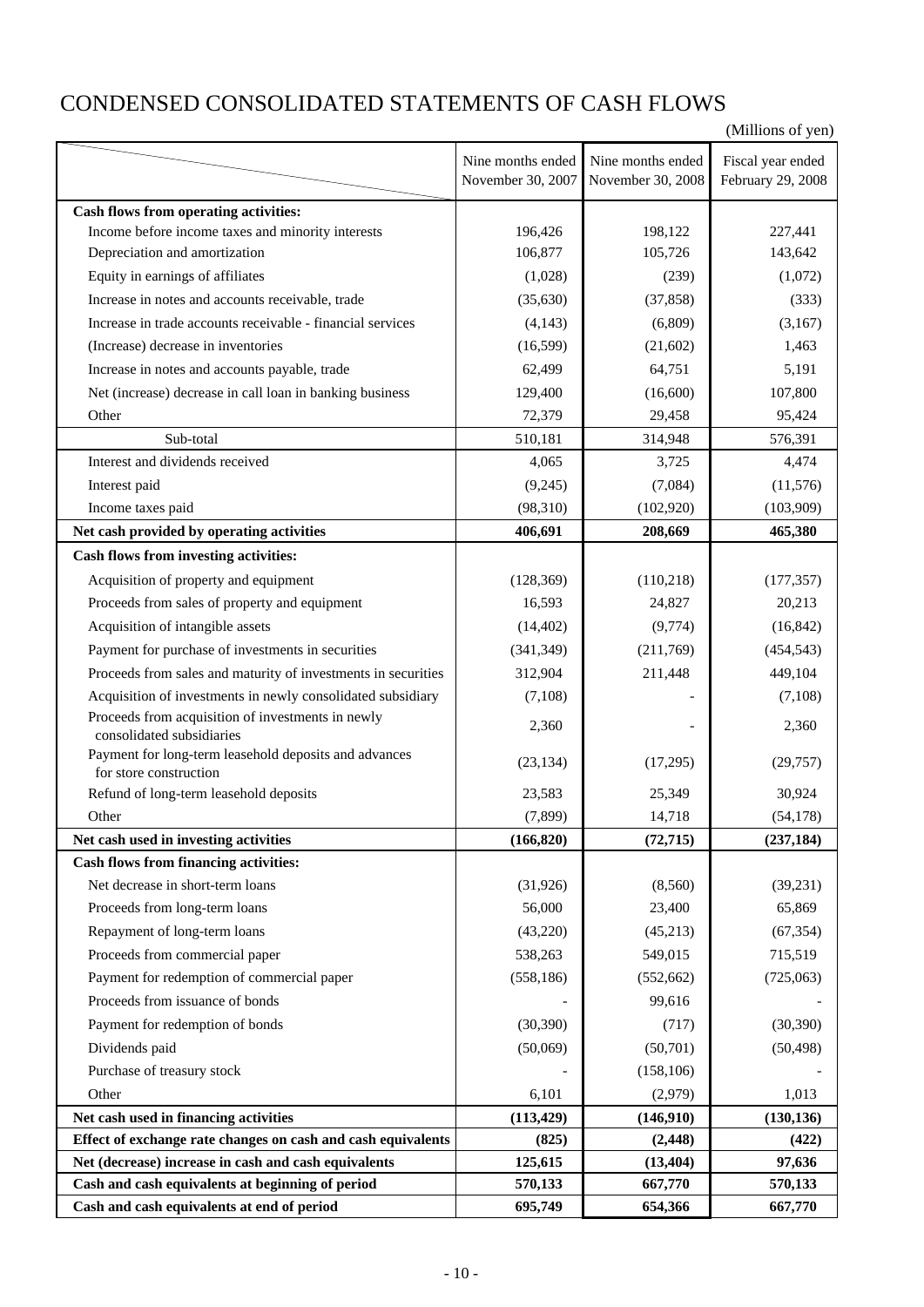# SEGMENT INFORMATION

### **1. Business Segments**

| Nine months ended November 30, 2007 (from March 1, 2007 to November 30, 2007)<br>(Millions of yen) |                                    |                          |                                   |                  |                       |        |              |           |                                                 |  |
|----------------------------------------------------------------------------------------------------|------------------------------------|--------------------------|-----------------------------------|------------------|-----------------------|--------|--------------|-----------|-------------------------------------------------|--|
|                                                                                                    | Convenience<br>store<br>operations | Superstore<br>operations | Department<br>store<br>operations | Food<br>services | Financial<br>services | Others | eliminations | corporate | Total before Eliminations Consolidated<br>total |  |
| Revenues and<br>operating income                                                                   |                                    |                          |                                   |                  |                       |        |              |           |                                                 |  |
| <b>Revenues</b>                                                                                    |                                    |                          |                                   |                  |                       |        |              |           |                                                 |  |
| 1. Customers                                                                                       | 1,816,271                          | 1,521,780                | 743,221                           | 84,666           | 70,626                | 19,406 | 4,255,973    |           | 4,255,973                                       |  |
| 2. Intersegment                                                                                    | 1.972                              | 8.189                    |                                   | 1,252            | 17.575                | 5.715  | 34.714       | (34,714)  |                                                 |  |
| <b>Total revenues</b>                                                                              | 1,818,243                          | 1,529,969                | 743,231                           | 85,918           | 88,202                | 25,122 | 4,290,688    | (34,714)  | 4,255,973                                       |  |
| <b>Operating expenses</b>                                                                          | 1,659,474                          | 1,507,807                | 729,877                           | 89,149           | 72.629                | 23,448 | 4,082,387    | (35,508)  | 4,046,879                                       |  |
| <b>Operating income (loss)</b>                                                                     | 158,769                            | 22,161                   | 13,353                            | (3,230)          | 15,572                | 1,673  | 208,300      | 793       | 209,094                                         |  |

### **Nine months ended November 30, 2008 (from March 1, 2008 to November 30, 2008)** (Millions of yen)

|                                  | Convenience<br>store<br>operations | Superstore<br>operations | Department<br>store<br>operations | Food<br>services | Financial<br>services | Others | eliminations | corporate | <b>Total before Eliminations Consolidated</b><br>total |
|----------------------------------|------------------------------------|--------------------------|-----------------------------------|------------------|-----------------------|--------|--------------|-----------|--------------------------------------------------------|
| Revenues and<br>operating income |                                    |                          |                                   |                  |                       |        |              |           |                                                        |
| <b>Revenues</b>                  |                                    |                          |                                   |                  |                       |        |              |           |                                                        |
| 1. Customers                     | 1,839,707                          | 1,581,112                | 731,388                           | 78,167           | 74,833                | 20,104 | 4,325,313    |           | 4,325,313                                              |
| 2. Intersegment                  | 1.493                              | 2.825                    |                                   | 559              | 19,429                | 5.663  | 29,977       | (29,977)  |                                                        |
| <b>Total revenues</b>            | 1,841,201                          | 1,583,938                | 731,394                           | 78,726           | 94,263                | 25,767 | 4,355,291    | (29, 977) | 4,325,313                                              |
| <b>Operating expenses</b>        | 1,673,929                          | 1,563,996                | 721,714                           | 80,689           | 73,155                | 24,128 | 4,137,614    | (30,577)  | 4,107,037                                              |
| <b>Operating income (loss)</b>   | 167,271                            | 19,941                   | 9,680                             | (1,963)          | 21,107                | 1,638  | 217,676      | 599       | 218,276                                                |

### **<Reference>**

| Fiscal year ended February 29, 2008 (from March 1, 2007 to February 29, 2008)<br>(Millions of yen) |                                    |                          |                                   |                  |                       |               |              |           |                                                 |  |
|----------------------------------------------------------------------------------------------------|------------------------------------|--------------------------|-----------------------------------|------------------|-----------------------|---------------|--------------|-----------|-------------------------------------------------|--|
|                                                                                                    | Convenience<br>store<br>operations | Superstore<br>operations | Department<br>store<br>operations | Food<br>services | Financial<br>services | <b>Others</b> | eliminations | corporate | Total before Eliminations Consolidated<br>total |  |
| Revenues and<br>operating income                                                                   |                                    |                          |                                   |                  |                       |               |              |           |                                                 |  |
| <b>Revenues</b>                                                                                    |                                    |                          |                                   |                  |                       |               |              |           |                                                 |  |
| 1. Customers                                                                                       | 2,393,220                          | 2.098.013                | 1,025,349                         | 113.113          | 93.902                | 28,792        | 5,752,392    |           | 5,752,392                                       |  |
| 2. Intersegment                                                                                    | 2.481                              | 11.036                   |                                   | 867              | 24.052                | 7.860         | 46,302       | (46,302)  |                                                 |  |
| <b>Total revenues</b>                                                                              | 2,395,701                          | 2,109,049                | 1,025,354                         | 113,980          | 117,955               | 36,653        | 5,798,695    | (46,302)  | 5,752,392                                       |  |
| <b>Operating expenses</b>                                                                          | 2,194,669                          | 2,074,990                | 999,590                           | 118,211          | 96,883                | 34,164        | 5,518,510    | (47,205)  | 5,471,304                                       |  |
| <b>Operating income (loss)</b>                                                                     | 201,032                            | 34,058                   | 25,764                            | (4,231)          | 21,071                | 2,488         | 280,185      | 902       | 281,088                                         |  |

Notes:

1. The classification of business segment is made by the type of products and services and the type of sales.

2. Major businesses in each segment are as follows:

|                                          | Convenience store operations ------- Convenience store business operated by franchised stores and corporate stores under the name          |
|------------------------------------------|--------------------------------------------------------------------------------------------------------------------------------------------|
|                                          | of "7-Eleven"                                                                                                                              |
|                                          | Superstore operations --------------------General merchandise store, food supermarket and specialty shop                                   |
|                                          | Department store operations -------- Sogo Co., Ltd., THE SEIBU DEPARTMENT STORES, LTD. and other companies included in                     |
|                                          | the department store business                                                                                                              |
|                                          | Food services ----------------------------Restaurant operations, meal provision service business (company cafeteria, hospital, school) and |
|                                          | fast food operations                                                                                                                       |
|                                          | Financial services ---------------------------- Bank, credit card and lease business                                                       |
| Others --------------------------------- | -- Electronic commerce business and other services                                                                                         |
|                                          |                                                                                                                                            |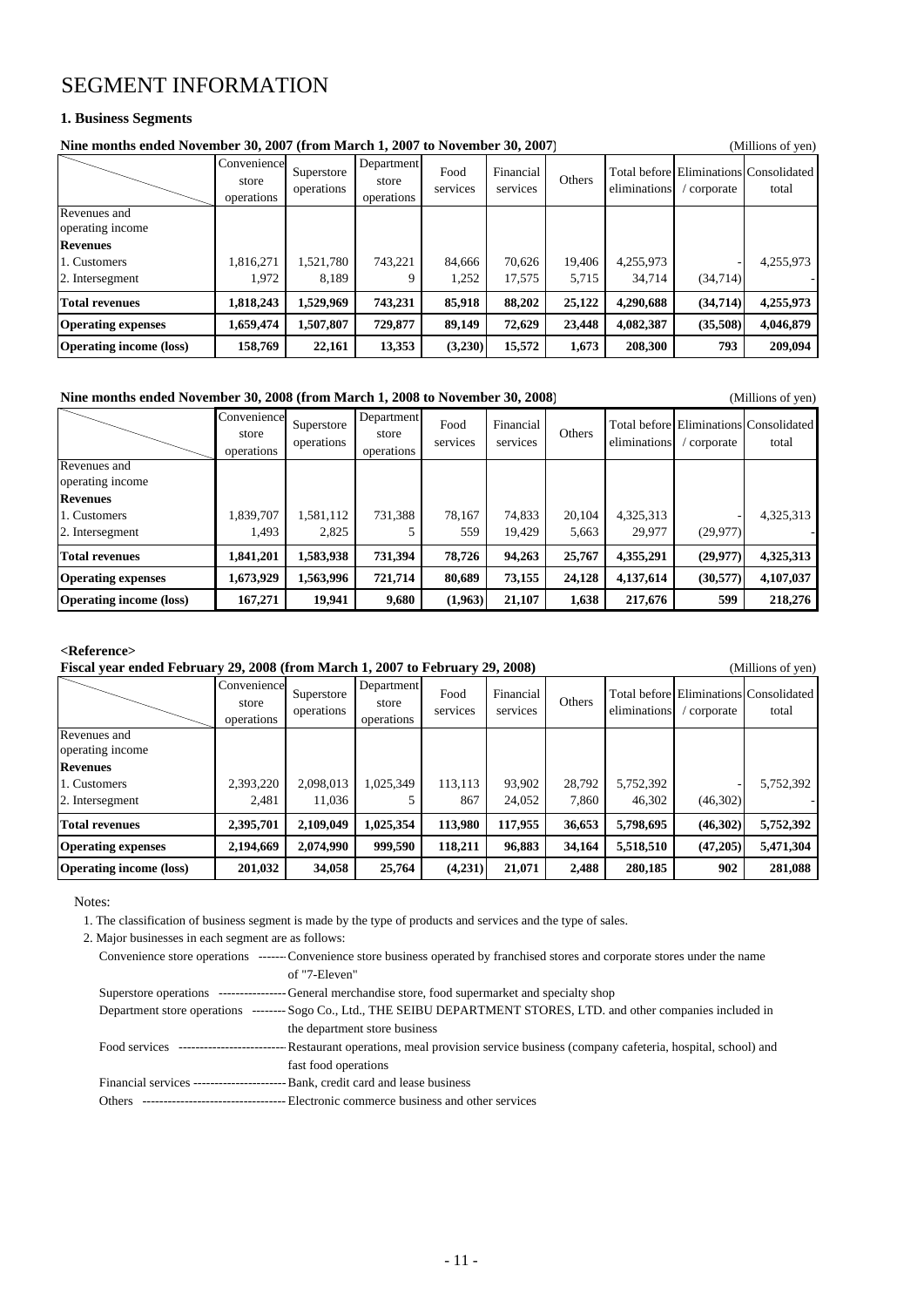## **2. Geographic area segments**

|                           | Japan     | North<br>America | Others | Total before<br>eliminations | Eliminations | Consolidated<br>total |
|---------------------------|-----------|------------------|--------|------------------------------|--------------|-----------------------|
| Revenues and              |           |                  |        |                              |              |                       |
| operating income          |           |                  |        |                              |              |                       |
| <b>Revenues</b>           |           |                  |        |                              |              |                       |
| 1. Customers              | 2,796,568 | 1,413,132        | 46,272 | 4,255,973                    |              | 4,255,973             |
| 2. Intersegment           | 222       | 1.944            |        | 2.167                        | (2,167)      |                       |
| <b>Total revenues</b>     | 2,796,790 | 1,415,077        | 46,272 | 4,258,140                    | (2,167)      | 4,255,973             |
| <b>Operating expenses</b> | 2,616,937 | 1,387,511        | 44,600 | 4,049,049                    | (2,170)      | 4,046,879             |
| <b>Operating income</b>   | 179,853   | 27,565           | 1,671  | 209,091                      | 2            | 209,094               |

# **Nine months ended November 30, 2007 (from March 1, 2007 to November 30, 2007)** (Millions of yen)

## **Nine months ended November 30, 2008 (from March 1, 2008 to November 30, 2008)** (Millions of yen)

|                                                    | Japan            | North<br>America   | <b>Others</b> | Total before<br>eliminations | Eliminations | Consolidated<br>total |
|----------------------------------------------------|------------------|--------------------|---------------|------------------------------|--------------|-----------------------|
| Revenues and<br>operating income                   |                  |                    |               |                              |              |                       |
| <b>Revenues</b><br>1. Customers<br>2. Intersegment | 2,839,538<br>285 | 1,425,598<br>2,477 | 60,176        | 4,325,313<br>2,762           | (2,762)      | 4,325,313             |
| <b>Total revenues</b>                              | 2,839,824        | 1,428,075          | 60,176        | 4,328,076                    | (2,762)      | 4,325,313             |
| <b>Operating expenses</b>                          | 2,650,284        | 1,401,005          | 58,329        | 4,109,619                    | (2,582)      | 4,107,037             |
| <b>Operating income</b>                            | 189,539          | 27,070             | 1,847         | 218,457                      | (180)        | 218,276               |

### **<Reference>**

|  | Fiscal year ended February 29, 2008 (from March 1, 2007 to February 29, 2008) |  |  |  |  | (Millions of yen) |
|--|-------------------------------------------------------------------------------|--|--|--|--|-------------------|
|--|-------------------------------------------------------------------------------|--|--|--|--|-------------------|

|                                                                     | Japan     | North<br>America | Others | Total before<br>eliminations | Eliminations | Consolidated<br>total |
|---------------------------------------------------------------------|-----------|------------------|--------|------------------------------|--------------|-----------------------|
| Revenues and<br>operating income<br><b>Revenues</b><br>1. Customers | 3,821,898 | 1,864,450        | 66,043 | 5,752,392                    |              | 5,752,392             |
| 2. Intersegment                                                     | 311       | 2,616            |        | 2,928                        | (2,928)      |                       |
| <b>Total revenues</b>                                               | 3,822,210 | 1,867,067        | 66,043 | 5,755,321                    | (2,928)      | 5,752,392             |
| <b>Operating expenses</b>                                           | 3,574,937 | 1,835,484        | 63,815 | 5,474,237                    | (2,932)      | 5,471,304             |
| <b>Operating income</b>                                             | 247,272   | 31,582           | 2,228  | 281,084                      | 3            | 281,088               |

Notes:

1. The classification of geographic area segments is made according to geographical distances.

2. "Others" consists of the business results in People's Republic of China ("P.R.C.") .